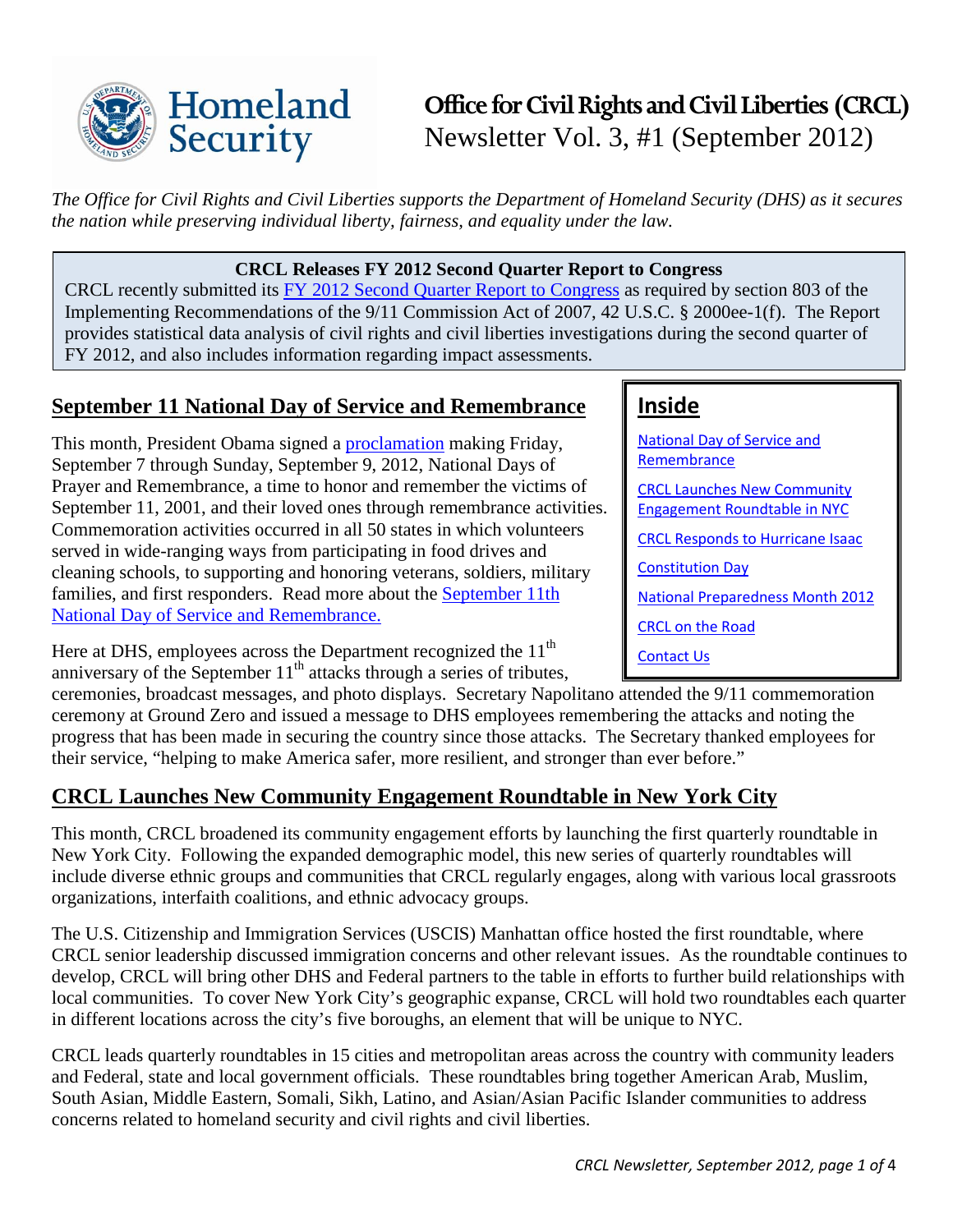### <span id="page-1-0"></span>**CRCL Responds to Hurricane Isaac**

Hurricane Isaac struck the Gulf Coast in late August. The slow-moving storm caused severe damage with high winds, heavy rain, storm surges and flooding, and power outages. At the direction of President Obama, DHS and the Federal Emergency Management Agency (FEMA) are continuing to work closely with state and local partners to identify and address the response and recovery needs of affected communities.

Several DHS Components participated in storm response and recovery activities, including CRCL. Staff members met daily during and after the storm made landfall to address potential civil rights and civil liberties concerns involving Isaac.



*Secretary Napolitano visits Mississippi and Louisiana*

#### CRCL worked with U.S. Immigration and Customs

Enforcement (ICE) and U.S. Customs and Border Protection (CBP) to address the potential evacuation of detainees/detention facilities in the wake of the storm. Soon after Isaac made landfall along the Gulf Coast, ICE and CBP released a joint message affirming that there will be no immigration enforcement initiatives associated with evacuations or sheltering related to the storm. CRCL staff worked diligently to translate the message into Spanish, Haitian Creole, and Vietnamese. CRCL also [posted the message on its web site,](http://www.dhs.gov/publication/ice-cbp-joint-message-regarding-hurricane-isaac) and it was widely disseminated to Federal, state, and local governments, as well as nongovernment organizations (NGO) and communities throughout the Gulf Coast.

CRCL also identified a number of best practices and challenges related to storm response and recovery activities and will continue to work with government partners and NGOs to ensure civil rights and civil liberties considerations are incorporated into all aspects of response and recovery efforts.

### <span id="page-1-1"></span>**Constitution Day**

On September 17, we observe Constitution Day and Citizenship Day, a day to remember and honor the signing of the U.S. Constitution by our country's thirty-nine founding fathers in 1787.

This year, DHS commemorated the  $225<sup>th</sup>$  anniversary of the signing of the U.S. Constitution by welcoming more than 32,000 new American citizens during 158 naturalization ceremonies throughout the holiday week. Secretary Napolitano participated in a special naturalization ceremony at the National



Archives, and USCIS Director Alejandro Mayorkas officiated at a children's citizenship ceremony in Los Angeles.

In 2005, Congress required that all Federal agencies make Constitution Day training available to their employees. To mark the 225<sup>th</sup> anniversary, CRCL has revamped the Constitution Day training course for the DHS workforce, with the purpose of presenting more interactive content that will keep users engaged and impart both an understanding of constitutional principles and an appreciation for the continued relevance of the Constitution in our everyday lives. In the new course, users will self-select one of the first ten Amendments to the U.S. Constitution and will explore its history, meaning, and recent interpretation by the U.S. Supreme Court. Users can also act in the role of a sitting Supreme Court Justice and decide a case, and then learn how the real Court ruled.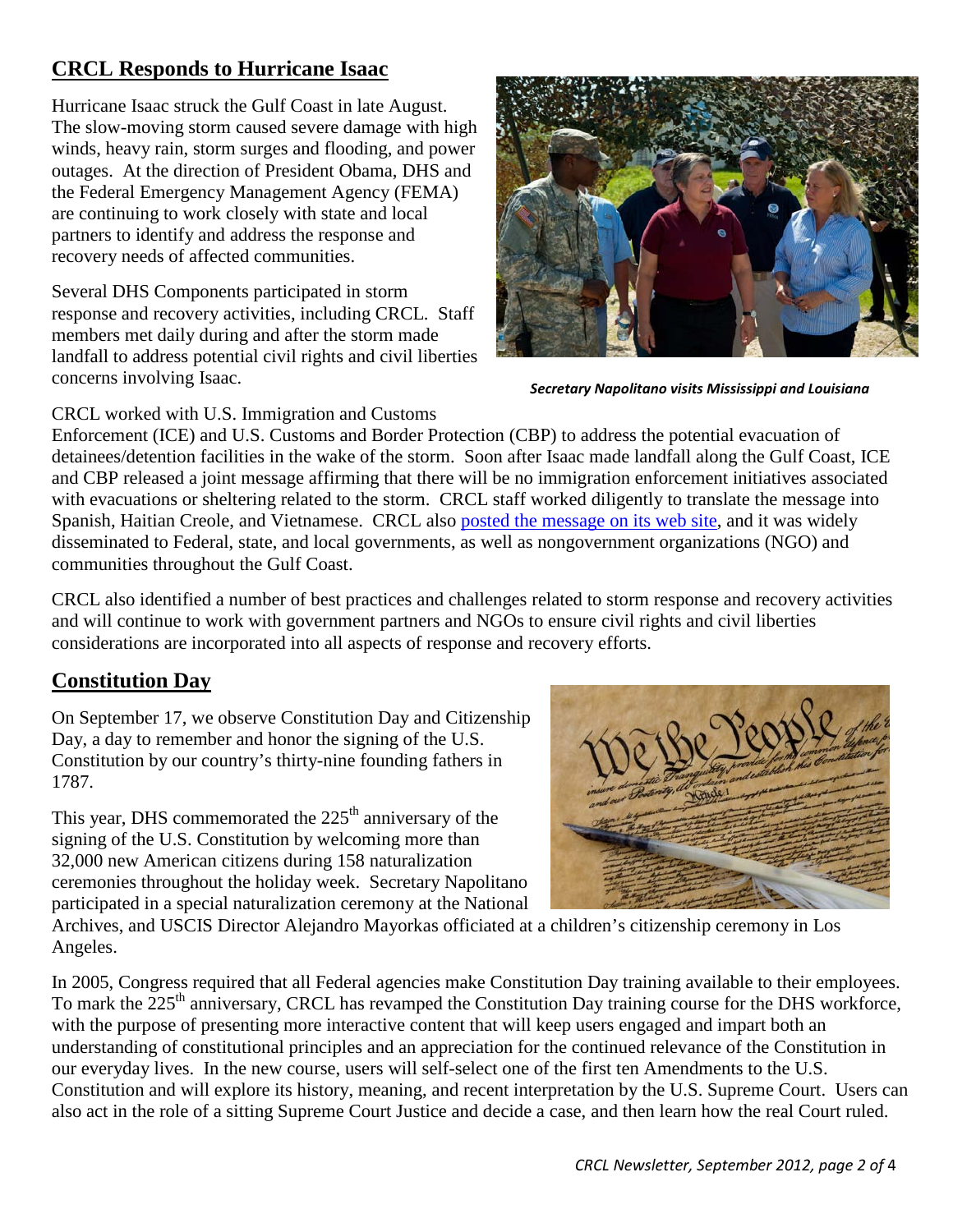## <span id="page-2-0"></span>**National Preparedness Month – Pledge to Prepare!**

*(Editor's note: The following is the text of Secretary Napolitano's [blog post](http://www.dhs.gov/blog/2012/09/05/national-preparedness-month-pledge-prepare) on September 5, 2012)* 

If a disaster strikes, how will you and your family be ready? During the month of September, the DHS and the Ready.gov teams are focusing on planning and preparing for disasters during National Preparedness Month. This month, DHS is asking you to ["Pledge to Prepare.](http://community.fema.gov/connect.ti/READYNPM)" Visit [ready.gov/prepare](http://www.ready.gov/) to see simple steps you can take, such as keeping an emergency kit in your office and at home and keeping copies of important family documents in a safe place.



Being prepared means having a plan. Whether you are at home, at work or on-the-go, it's important to create a plan in case of an emergency. Planning ahead will ensure that you and your family will know what to do and have the supplies you need to be safe wherever you are. In your home? Think ahead with your [Family Emergency](http://www.ready.gov/sites/default/files/documents/files/Family_Emegency_Plan.pdf)  [Plan.](http://www.ready.gov/sites/default/files/documents/files/Family_Emegency_Plan.pdf) At work or school? Ensure you and your family are informed about hazards in your surrounding area and know the best ways to contact one another if you are separated during a disaster.

We have already seen a number of disasters this year, including floods, wildfires, tornadoes, and most recently, Hurricane Isaac. When an emergency strikes your area, knowing what to do before, during and after may make all the difference when seconds count.

[Watch the video o](http://www.fema.gov/medialibrary/media_records/9507)f DHS Secretary Napolitano and FEMA Craig Fugate asking for your help in keeping each other safe, and then [head to Ready.gov to take the pledge today.](http://community.fema.gov/connect.ti/READYNPM) 

### <span id="page-2-1"></span>**CRCL on the Road, September**

### *September 12-13 – Minneapolis, Minnesota*

CRCL participated in a pilot of a multi-day countering violent extremism (CVE) workshop being developed for state and local law enforcement and partners.

### *September 17 – Columbus, Ohio*

CRCL participated in a Law Enforcement/Somali Advisory Group meeting.

### *September 23 – Chicago, Illinois*

CRCL will host the second leg of the U.S. State Department's CVE exchange program with a delegation of German stakeholders.

### *September 26 – Salt Lake City, Utah*

CRCL will deliver Privacy/Civil Rights and Civil Liberties training to the Utah Statewide Information and Analysis Center.

#### *September 13 – Charleston, West Virginia*

CRCL delivered Privacy/Civil Rights and Civil Liberties training to the West Virginia Intelligence Fusion Center.

### *September 18 – Frankfort, Kentucky*

CRCL delivered Privacy/Civil Rights and Civil Liberties training to the Kentucky Intelligence Fusion Center.

### *September 26 – Chicago, Illinois*

CRCL will convene its quarterly community engagement roundtable with diverse ethnic and community-based organizations.

### *September 27 – Boston, Massachusetts*

CRCL will coordinate the BRDGES community engagement roundtable with the local U.S. Attorney's Office.

### <span id="page-2-2"></span>**Additional information, and contacting us**

The goal of this periodic newsletter is to inform members of the public about the activities of the DHS Office for Civil Rights and Civil Liberties, including: how to make complaints; ongoing and upcoming projects; opportunities to offer comments and feedback; etc. We distribute our newsletters via an email list and make them available to community groups for redistribution. We also post information pulled from the newsletter on a webpage, [CRCL at Work.](http://www.dhs.gov/files/publications/crcl-at-work.shtm) If would like to receive this newsletter via email, want to request back issues, or have other comments or questions, please let us know by emailing [crcloutreach@dhs.gov.](mailto:crcloutreach@dhs.gov) If you are on this list, but no longer wish to receive this newsletter, please send an email to the same address asking us to unsubscribe you. For more information, including on how to make a civil rights or civil liberties complaint about DHS activities, see